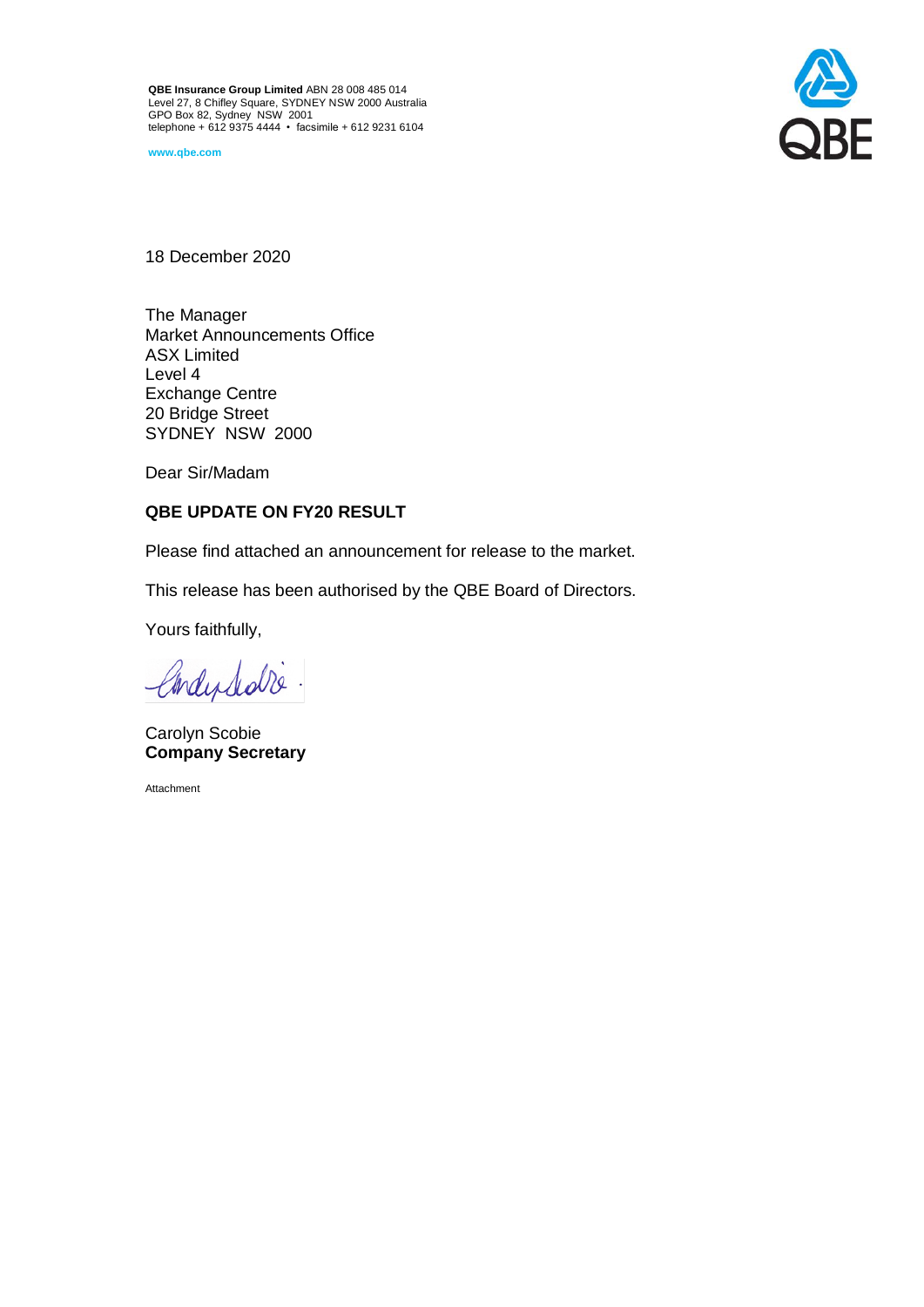

# **MARKET RELEASE**

18 December 2020

# QBE UPDATE ON FY20 RESULT<sup>1</sup>

QBE's FY20 result will be released to the market on 19 February, 2021.

Ahead of that result, QBE today provides an update on its FY20 result expectations, including the impact of COVID-19, catastrophe experience (which also adversely impacted our Crop insurance business), prior accident year claims development and investment income.

The 3Q20YTD combined operating ratio was ~102%<sup>2</sup>, reflecting a COVID-19 impact of ~4% and continued elevated catastrophe experience. The underlying 3Q20YTD combined operating ratio was broadly in-line with the 93.7%2,3 reported in 1H20 inclusive of a deterioration in the performance of our Crop business during 3Q20.

The FY20 result will also be impacted by additional adverse prior accident year claims development and one-off, largely non-cash charges including a North America goodwill and deferred tax asset impairment, as well as IT and real estate related charges.

FY20 net investment income is expected to be ~\$140M. This is a material turnaround from the 1H20 loss of \$90M and largely reflects the strong recovery in credit spreads during 2H20 which more than offset the significant widening experienced in March/April 2020.

Having reported a 1H20 adjusted net cash loss after tax of \$666M, QBE now expects to report a FY20 adjusted net cash loss after tax of ~\$780M. This includes the following pre-tax impacts: ~\$470M of COVID-19 costs, ~\$130M of elevated catastrophe costs and ~\$360M of prior accident year claims development. The expected statutory net loss after tax of ~\$1.5BN also includes a \$520M non-cash writedown of North America goodwill and deferred tax assets, and ~\$100M of IT and real estate related writedowns.

The year end APRA PCA multiple is expected to be above the midpoint of the Group's 1.6-1.8x target PCA range. The pro forma debt to equity ratio is expected to be  $\sim$ 33%<sup>4</sup> and within the target range of 25-35%, the modest increase since 30 June 2020 largely reflecting the aforementioned goodwill and deferred tax asset write-downs.

QBE Interim Group CEO, Richard Pryce said: *"While I am very disappointed with the headline statutory loss, I am increasingly confident about the pricing cycle, particularly in the northern hemisphere, and the outlook for the underlying business. Premium rate momentum accelerated in North America and International during 3Q20 and the FY20 attritional claims ratio is expected to improve further from 45.5% reported in 1H20.* 

- 3 Excludes impact of COVID-19, movement in risk margins, prior accident year claims development and catastrophe claims relative to allowance
- 4 Pro forma allowing for scheduled and pre-funded repayment of \$197M of subordinated debt in 2021

<sup>1</sup> All figures in US\$ unless otherwise stated and FY20 numbers are preliminary and subject to external audit

<sup>2</sup> Excludes impact of changes in risk-free rates used to discount net outstanding claims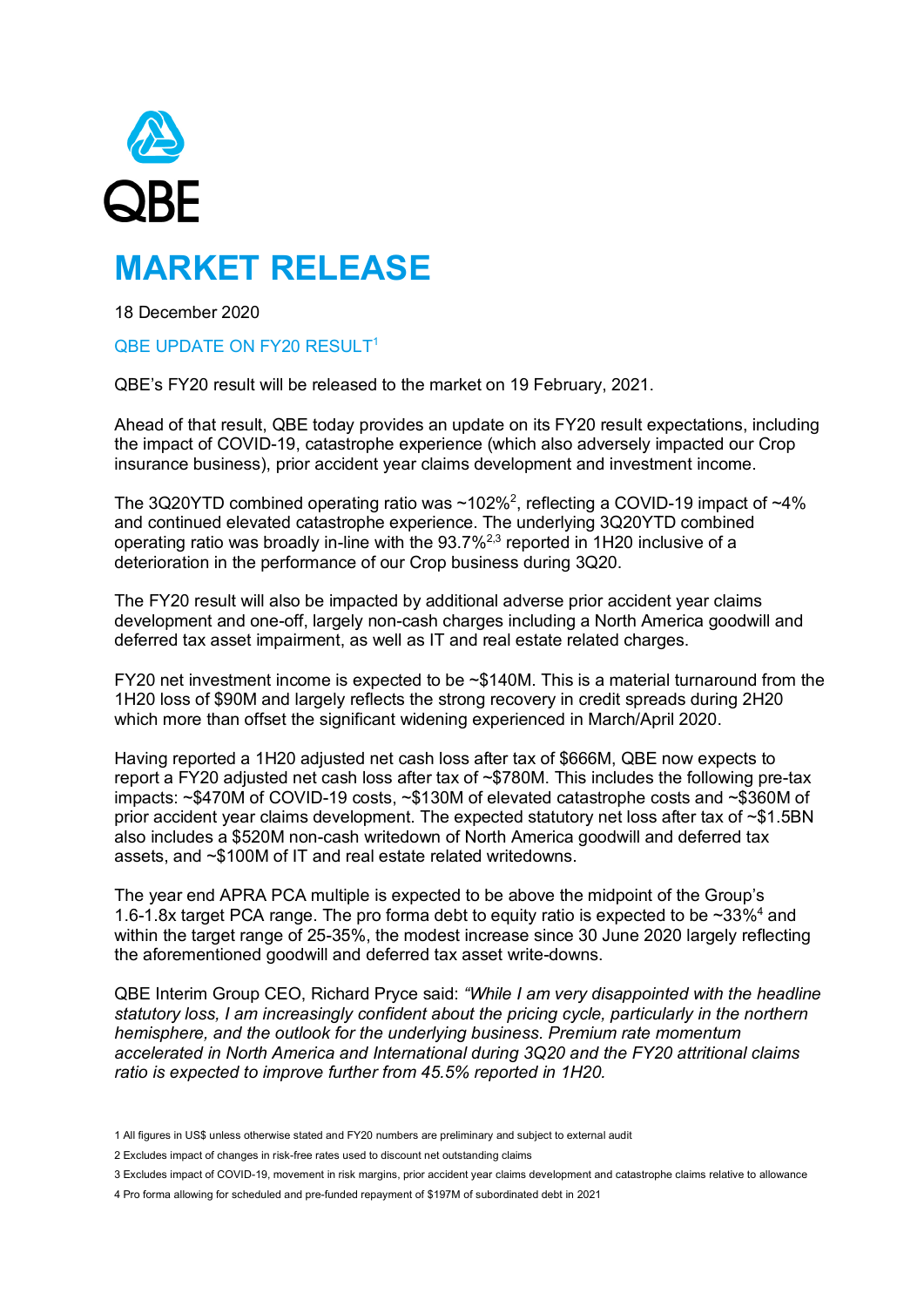*As we move into 2021, my focus remains on ensuring the Group takes full advantage of currently favourable market conditions by locking in margin expansion while driving targeted growth in portfolios and regions offering the most profitable new business opportunities.*

*Our balance sheet remains strong and able to fund expected growth."* 

# Premium rate momentum, policy retention and growth remains encouraging

Premium pricing continues to strengthen in most regions and portfolios. Renewal rate increases for the nine months to 30 September 2020 averaged  $9.0\%$ <sup>1</sup> compared with  $5.5\%$ <sup>1,2</sup> in the prior corresponding period and  $8.7\%$ <sup>1</sup> in the six months to 30 June 2020. Premium rate momentum in North America and International remains strong (3Q20 increases were 10.8% and 13.9% respectively) contributing to an average 3Q20 Group-wide renewal rate increase of 9.8%<sup>1</sup>. Premium rate momentum in Australia Pacific slowed during 3Q20 as a result of the previously announced COVID-19 related relief measures – premium rate increases in impacted classes were reinstated on 1 October.

On a constant currency basis and adjusting for asset sales completed in 2019, gross written premium grew by ~10% during the nine months to 30 September 2020 reflecting the strong premium rate environment coupled with new business growth and improved retention.

FY20 gross written and net earned premium is expected to be  $\sim $14.5BN^3$  and  $\sim $11.7BN^3$ respectively.

### COVID-19 – estimated ultimate net cost unchanged at \$600M

While the estimated ultimate net cost of COVID-19 is unchanged at \$600M, the net incurred cost in FY20 is now expected to be ~\$470M, up ~\$135M from \$335M reported in 1H20.

The increase in COVID-19 related costs is primarily due to recognition of ~\$100M of additional net claims costs across trade credit, lenders' mortgage insurance, casualty classes and business interruption.

The majority of the FY20 COVID-19 related claims costs represent IBNR and risk margin.

# FY20 net catastrophe cost of ~\$680M – ~\$130M above \$550M allowance

Subject to catastrophe experience in December not exceeding plan, FY20 net catastrophe costs are expected to be ~\$680M which is ~\$130M above the Group's \$550M annual allowance and well into the Group's catastrophe aggregate reinsurance program.

After significant catastrophe activity in the first half of 2020 which resulted in a net cost of \$308M relative to a planned allowance of \$250M, the US wildfire and hurricane season was particularly active, with a record number of named storm landfalls while storm activity in Australia has also been adverse to plan during 4Q20.

The Group's North American Crop result was also impacted by weather including late reported prevented planting claims in North and South Dakota, the derecho which devastated corn yields in Iowa and the Californian wildfires which materially impacted grape vines (fire and smoke damage) in the Napa Valley region.

As a result, Crop is now expected to report a combined operating ratio of around ~99% compared with the 1H20 result which was booked at the long term average of ~90% and the 3QYTD result which was booked at ~93%.

<sup>1</sup> Excludes premium rate changes relating to Australian compulsory third party motor (CTP) and North America Crop insurance

<sup>2</sup> Continuing operations basis

<sup>3</sup> Excludes impact of COVID-19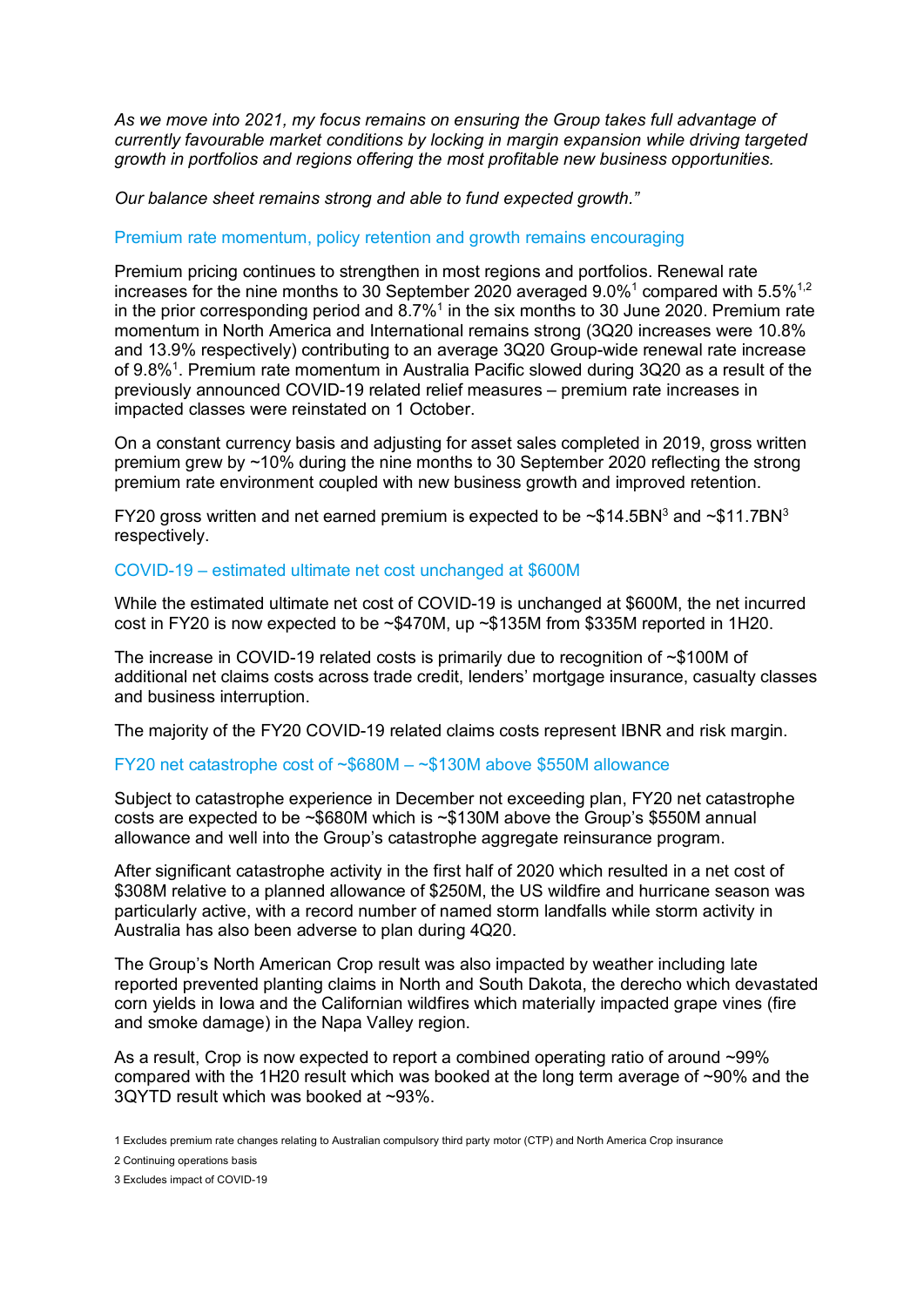### Adverse prior accident year claims development of ~\$360M

The FY20 result is expected to include adverse prior accident year claims development of ~\$360M, up from \$120M at 30 June 2020.

Consistent with industry-wide trends, the Group experienced a further \$30M of adverse development on catastrophe claims during the half, with Hurricane Irma impacting North America, and Hurricane Dorian and Typhoons Hagibis and Faxai impacting International, primarily through QBE Re.

The remaining \$210M of adverse development includes a substantial charge in North America primarily in response to social inflation trends, a ~\$40M strengthening of discontinued E&S reserves and~\$40M of adverse development in the general aviation portfolio. Further adverse development in financial lines and inwards reinsurance also contributed to the movement.

### North America goodwill and deferred tax asset impairment of ~\$520M

Premium rate increases currently being achieved in North America are expected to drive further improvement in the attritional claims ratio and, coupled with disciplined cost management, contribute to improved operating leverage and a lower expense ratio.

Nevertheless, significantly lower investment return expectations combined with a now higher 10-year average Crop combined operating ratio and elevated catastrophe experience during the current half give rise to a North America goodwill impairment charge of ~\$400M and deferred tax asset impairment charge of ~\$120M.

### Legacy IT and real estate related writedowns of ~\$100M

With significant programs underway to modernise our technology estate and migrate much of the Group's IT infrastructure to the cloud, the FY20 result will include a charge of ~\$60M reflecting the write-off of capitalised IT assets and the cost of decommissioning Australia Pacific's main data centre.

The result is also expected to include a pre-tax charge of ~\$40M for early lease exit costs, primarily in North America and Australia, as the Group rationalises its global office footprint in a post-COVID-19 landscape.

#### WEBINAR AND CONFERENCE CALL

QBE Interim Group CEO, Richard Pryce, and Group CFO, Inder Singh, will host a briefing for analysts and institutional investors at 9.30am to 10.15am today.

#### **Webinar and conference call:**

The briefing will be available for viewing as a live webinar and a listen only conference call (questions will not be accepted from participants who join via phone). Participants will need to register to access the webcast and conference call using the link below. Once registered, participants will be sent unique log in details.

The briefing will be recorded with a playback available following the event. Questions will be open to analysts and investors who join via the webinar. Questions will not be accepted from participants who join the briefing via telephone.

Register for this meeting:

[https://qbezoom.zoom.us/webinar/register/WN\\_SC8fZ\\_zaQu-Mea683TXHsg](https://qbezoom.zoom.us/webinar/register/WN_SC8fZ_zaQu-Mea683TXHsg)

- ENDS -